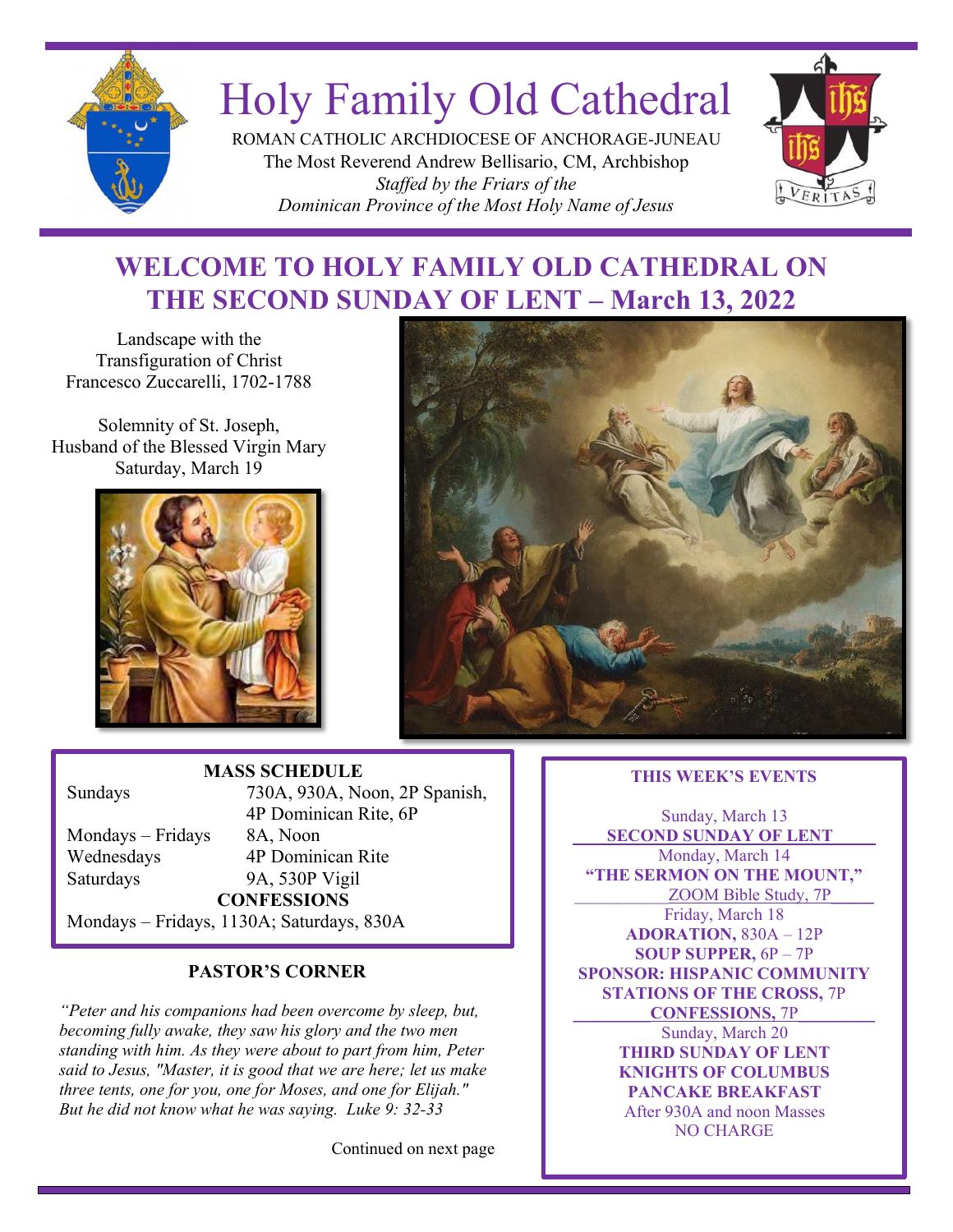### **PASTOR'S CORNER** Continued from page 1

The apostle Peter is often characterized as impulsive. He leaps before he looks. In the gospels, he jumps out of boats in the middle of the sea of Galilee to get to Jesus. He boldly claims he will never betray Jesus. He denounces Jesus' prophecy of his crucifixion in Jerusalem. Peter frequently acts without thinking or assumes he understands a situation when he does not.

Yet, Peter is not impulsive. What he lacks is the virtue of docility. Docility comes from the word "docere" which means "to teach." Derived from "docere" are the words "doctrine," "doctor" and "doctorate." Docility is the virtue of obedience and openness to learning. Another word for docility is "teachability." Before Peter can fulfill Jesus' plan of becoming the leader of the Church on earth, he must first learn the virtue of docility.

Docility is the mean between excessive pride and passive submission. It is a virtue that is balanced between pride and laziness. The lazy person is not interested in learning or is not disciplined to put forth the effort necessary to learn in meaningful fashion. The prideful person possesses contempt for things he does not know and assumes his knowledge and perception to be sufficient and true.

Peter has a little of both. He is not willing to sit still and listen until the lesson is finished. In our gospel today, before the dazzling vision of Moses and Elijah departs, Peter begins speaking before God is done talking. God the Father interrupts Peter's exhortation to plant three tents in honor of the event:

*"While he (Peter) was still speaking, a cloud came and cast a shadow over them, and they became frightened when they entered the cloud. Then from the cloud came a voice that said, "This is my chosen Son; listen to him." Luke 9 :34-35*

We speak about the Lenten practices of prayer, fasting and almsgiving. We should ask God for the virtue of docility. During Holy Week we will follow Jesus into Jerusalem, into the Upper Room, over to the Garden at Gethsemane, The Way of the Cross, and into the Empty Tomb. Let us pray we may have the docility to be led by the will of God and not our own.

My Dominican meetings in California are going well. We finished our quarterly provincial council meeting Friday. Monday, the superiors of our seventeen communities in the Western Dominican Province will gather in Santa Cruz for our annual meeting. I fly back to Anchorage on Friday. Please keep the Dominicans in your prayers!

### **DOMINICANS IN UKRAINE**

Polish Dominican Fr. Jaroslaw, OP, living in Kyiv, Ukraine, reports at the Western Dominican Province Website: [www.opwest.org.](http://www.opwest.org/) Please go to the donation relief page where his diary is posted. Also posted there is a video message from the Polish Dominicans and special prayers for Ukraine.

# **CHURCH INFORMATION**

### **CONFESSIONS**

M - F 1130A – 12P; Sat. 830A – 9A. Also, by appointment. Visit the website to contact individual friars. [www.holyfamilycathedral.org](http://www.holyfamilycathedral.org/) or call 276-3455.

### **MASS INTENTIONS**

Contact the office at 276-3455 or email [frontdesk@holyfamilycathedral.org](mailto:frontdesk@holyfamilycathedral.org)

PRAYER REQUESTS. Call the office at 276-3455.

### **OPTIONS FOR VULNERABLE PARISHIONERS**

The cry room can be reserved at all Masses for especially vulnerable parishioners – family groups or individuals. Call Deacon Dave at 646-3002.

### **CHURCH OPEN HOURS**

30 min. before Masses; one hour before weekday noon Mass.

### **PARISH OFFICE HOURS**

Tuesday – Thursday, 10A - 4P. Closed Mondays and Fridays. And by appointment. Call 276-3455.

### **ST. PAUL'S CORNER BOOKS AND GIFTS**

Sundays, 1030A – 230P; Wednesdays, 11A – 2P.

### **CLERGY**

### **Parish Dominicans**

| Fr. Steven Maekawa, OP                          | Pastor           |  |  |  |
|-------------------------------------------------|------------------|--|--|--|
| Fr. Dismas Sayre, OP                            | Parochial Vicar  |  |  |  |
| Fr. Andrew Opsahl, OP                           | Parochial Vicar  |  |  |  |
| Fr. Alejandro Crosthwaite, OP In Residence      |                  |  |  |  |
| Br. Benedict Mary Bartsch, OP Residency Brother |                  |  |  |  |
| <b>Deacons</b>                                  |                  |  |  |  |
| Deacon David E. Van Tuyl                        | Permanent Deacon |  |  |  |
| Deacon Gustavo Azpilcueta                       | Permanent Deacon |  |  |  |

### PAID AND UNPAID STAFF Contact at 276-3455

Letha Flint **Administration/Music** Darlene Perkins (P) Bookkeeper

Peter Alvarez (P) Rel. Education Coordinator Mary Beth Bragiel (P) Operations Consultant Bernardette Frost Manager, St. Paul's Corner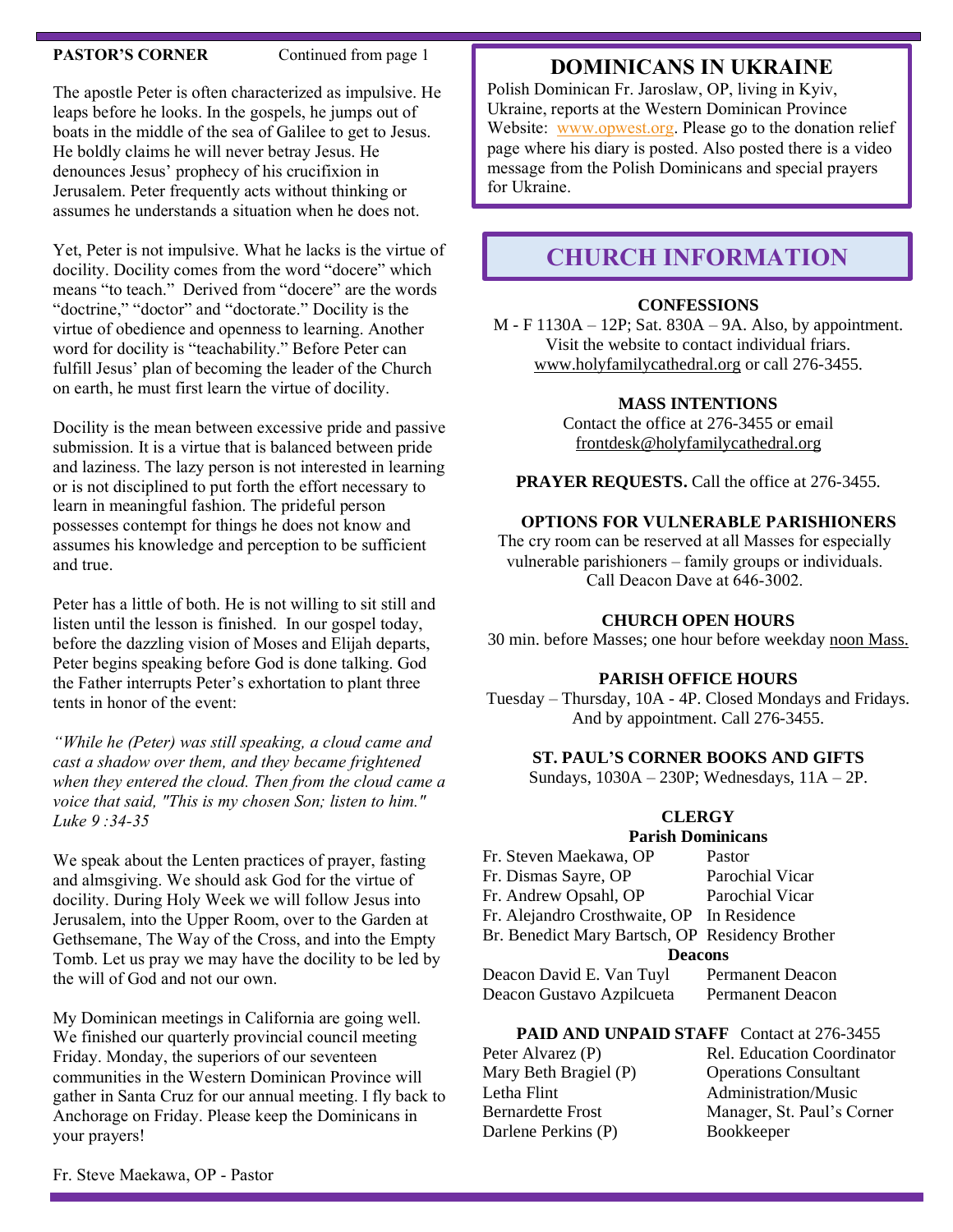# **STEWARDSHIP OF TIME Prayer and Study**



**EUCHARISTIC ADORATION**

Wednesdays. 7P – 8P; Fridays. 830A – 12P; First Fridays. 830A – 8P

"With all my heart I desire You, O Bread of Angels! Do not look on my unworthiness, which separates me from You, but look on Your love which so often has invited me to approach You." *St. Louise de Marillac*

**ADORERS NEEDED.** Contact Katie Reed at 348-7300.

### **LITURGICAL SCHEDULE / MASS READINGS**

**Mar. 13 – Second Sunday of Lent.** Genesis 15:5-12, 17- 18; Psalm 27:1, 7-9, Philippians 3:17 – 4:1; Luke 9:28-36. **Mar. 14 – Monday of the Second Week of Lent.** Daniel 9:4b-10; Psalm 79:8-9, 11,13; Luke 6:36-38. **Mar. 15 – Tuesday of the Second Week of Lent.**  Isaiah 1:10, 16-20; Psalm 50:8-9, 16b-17, 21, 23; Matthew 23:1-12.

**Mar. 16 – Wednesday of the Second Week in Lent.**  Jeremiah 18:18-20; Psalm 31:5-6, 14-16; Matthew 20:17-28.

**Mar. 17 – Thursday of the Second Week in Lent.** Jeremiah 17:5-10; Psalm 1:1-4, 6; Luke 16:19-31. **Mar. 18 – Friday of the Second Week in Lent.**  Genesis 37:3-4, 12-13a, 17b-28a; Psalm 105:16-21; Matthew 21:33-43, 45-46.

**Mar. 19 – Solemnity of Saint Joseph, husband of the Blessed Virgin Mary.** 2 Samuel 7:4-5a, 12-14a, 16; Psalm 89:2-5, 27, 29; Romans 4:13, 16-18, 22; Matthew 1:16, 18-21, 24a.

**Mar. 20 – Third Sunday of Lent.** Exodus 3:1-8a, 13-15; Psalm 103:1-4, 6-8, 11; 1 Corinthians 10:1-6, 10-12; Luke 13:1-9.

# **Sermon on the Mount Lenten ZOOM Scripture study**

Mondays through April 4, 7P**.** This study will show how the Sermon on the Mount is a message for each of us, and a challenge that is our constant call to renewal. Contact Deacon Dave at 907-885-9992.

### **THANK YOU**

to our first two soup supper sponsors: March 4 – Altar Servers, CCD March 11 – El Shaddai

# **LOST AND FOUND**

Some money was found in the courtyard. Please call the office to identify.



# **MASS INTENTIONS**

| March 12        |      | 9A Marian Jones                             |
|-----------------|------|---------------------------------------------|
|                 |      | Saturday 530P + Jacob and + Miriam Watanabe |
|                 |      | March 13 730A Margaret Burns                |
| <b>Sunday</b>   | 930A | +Leandro Quimel                             |
|                 | 12P  | <b>Members of the Armed Forces, L&amp;D</b> |
|                 | 2P . | <b>People of Holy Family</b>                |
|                 | 4P   | +Kim Rouse                                  |
|                 |      | 6P + Terrance Wayne Hitchen, Sr.            |
| <b>March 14</b> | 8A   | +Tetsu Nishitomi                            |
| Monday          |      | 12P + Kenji Nishitomi                       |
| March 15        | 8A   | +Todd Watanabe                              |
| Tuesday         |      | 12P Esther Syzdek                           |
| March 16        | 8A   | +Theresa Hirotsu                            |
| Wed.            | 12P  | +Jacob and +Miriam Watanabe                 |
|                 |      | 4P +Blaszak Family                          |
| March 17        | 8A   | Kaili Kashiwaeda                            |
|                 |      | Thursday 12P + Jerry Strang                 |
| March 18        |      | 8A Betty Newman and the Laugges Family      |
| Friday          | 12P  | +John Richard Forbes                        |
| March 19        | 9A   | +Modesto Pulgo                              |
|                 |      | Saturday 530P +Sandy Lopinsky               |
|                 |      | March 13 730A +Jacob and +Miriam Watanabe   |
| Sunday          | 930A |                                             |
|                 | 12P  |                                             |
|                 | 2P   |                                             |
|                 | 4P   | <b>People of Holy Family</b>                |
|                 | 6P   |                                             |

*\*To request a Mass for a specific intention, please contact the office, 276-3455*

### **FRIDAYS IN LENT**

**SOUP SUPPERS, 6P SPONSORS: March 18 – Hispanic Community March 25 – Friars Preachers April 1 – Liturgical Ministers April 8 – Knights of Columbus, Legion of Mary, St. Vincent de Paul**

**STATIONS OF THE CROSS, 7P**

**CONFESSIONS, 7P**



![](_page_2_Picture_27.jpeg)